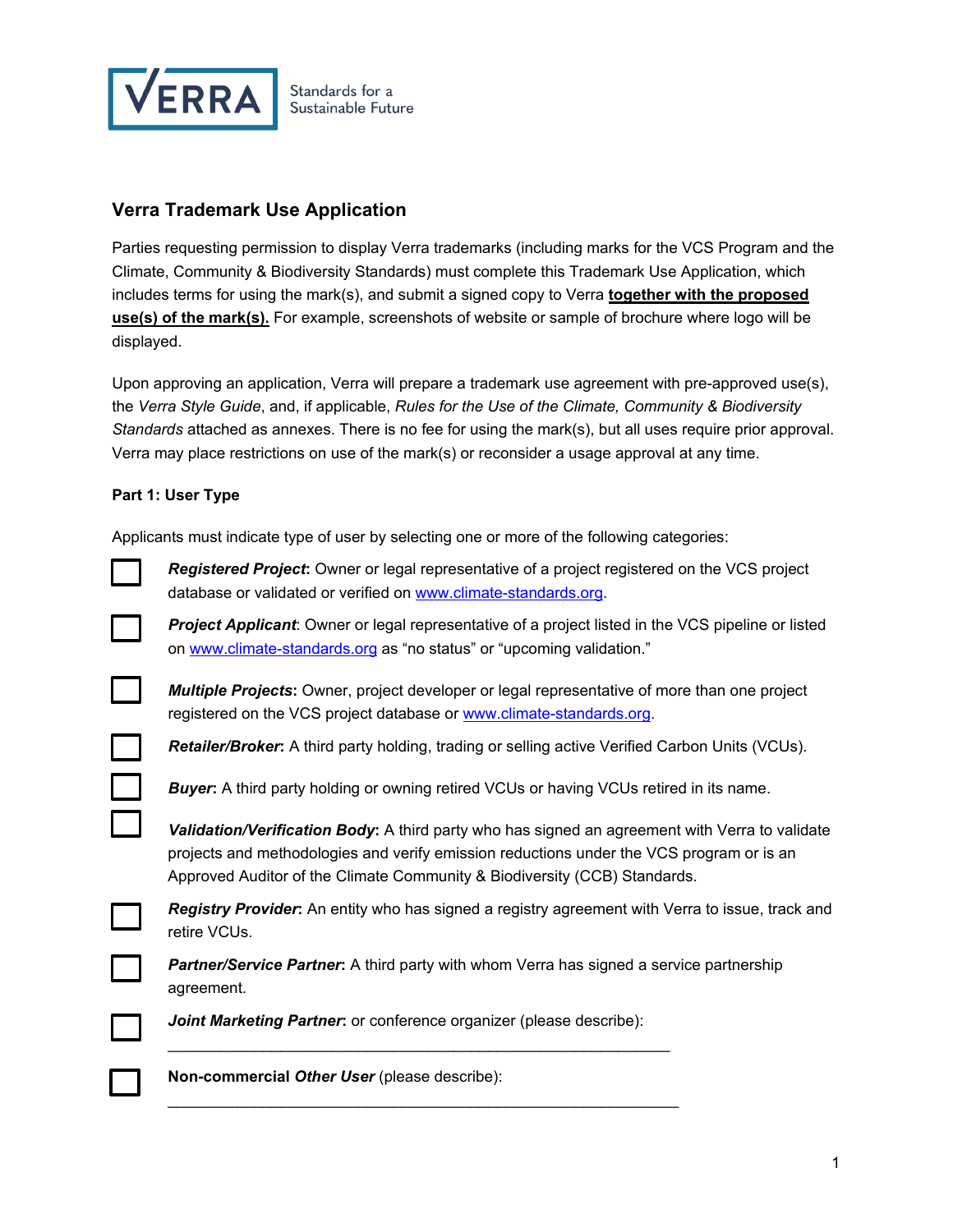

## **Part 2: Terms of Use**

Verra requires that all parties using or displaying Verra trademarks (including the VCS mark and the CCB Standards mark) agree to the following Terms of Use (Terms). Verra trademarks are the exclusive property of Verra. Acceptance of these Terms is mandatory and any use without prior acceptance of these Terms will be treated as a violation of Verra's intellectual property rights.

Verra may authorize a third party to use or display Verra trademarks on online or print materials which are produced or maintained by or on behalf of the Authorized User, in connection with their services. Authorization to use or display Verra trademarks is contingent upon pre-approval by Verra of samples of the proposed use(s) of the mark. The Authorized User acknowledges that the ownership of all rights to Verra trademarks remains with Verra.

Verra may, in its absolute discretion, restrict, amend or cancel its authorization to use or display its trademarks, by written notice to the Authorized User, who shall within [14] days, comply with the restrictions, modifications or cancelation.

Authorized Users shall only use or display the trademarks as defined by these Terms and by the *Verra Style Guide* and/or *Rules for the Use of the Climate, Community & Biodiversity Standards*, which will be annexed to the executed trademark use agreement.

Verra may monitor compliance with these Terms. Upon reasonable request, an Authorized User shall promptly provide Verra with copies of the electronic print and other materials on which Verra trademarks are or will be displayed.

Authorized Users shall always act in good faith and abstain from engaging in misrepresentations or fraud in any transaction, particularly transactions involving credits issued under the VCS Program.

Authorized Users are at all times compelled to restrain from any behavior that would be reasonably expected to damage the reputation of Verra in particular or the voluntary carbon market in general.

Authorized Users shall uphold all Verra guidelines, requirements and prohibitions for using Verra trademarks, including, but not limited to, the following:

- The VCS mark shall not appear in any placement, online or in print, in association with projects or greenhouse gas credits that have not been listed on the VCS project database [\(www.vcsprojectdatabase.org\)](http://www.vcsprojectdatabase.org/);
- The CCB Standards mark shall not appear in any placement, online or in print, in association with projects or greenhouse gas credits that are not currently validated to the CCB Standards;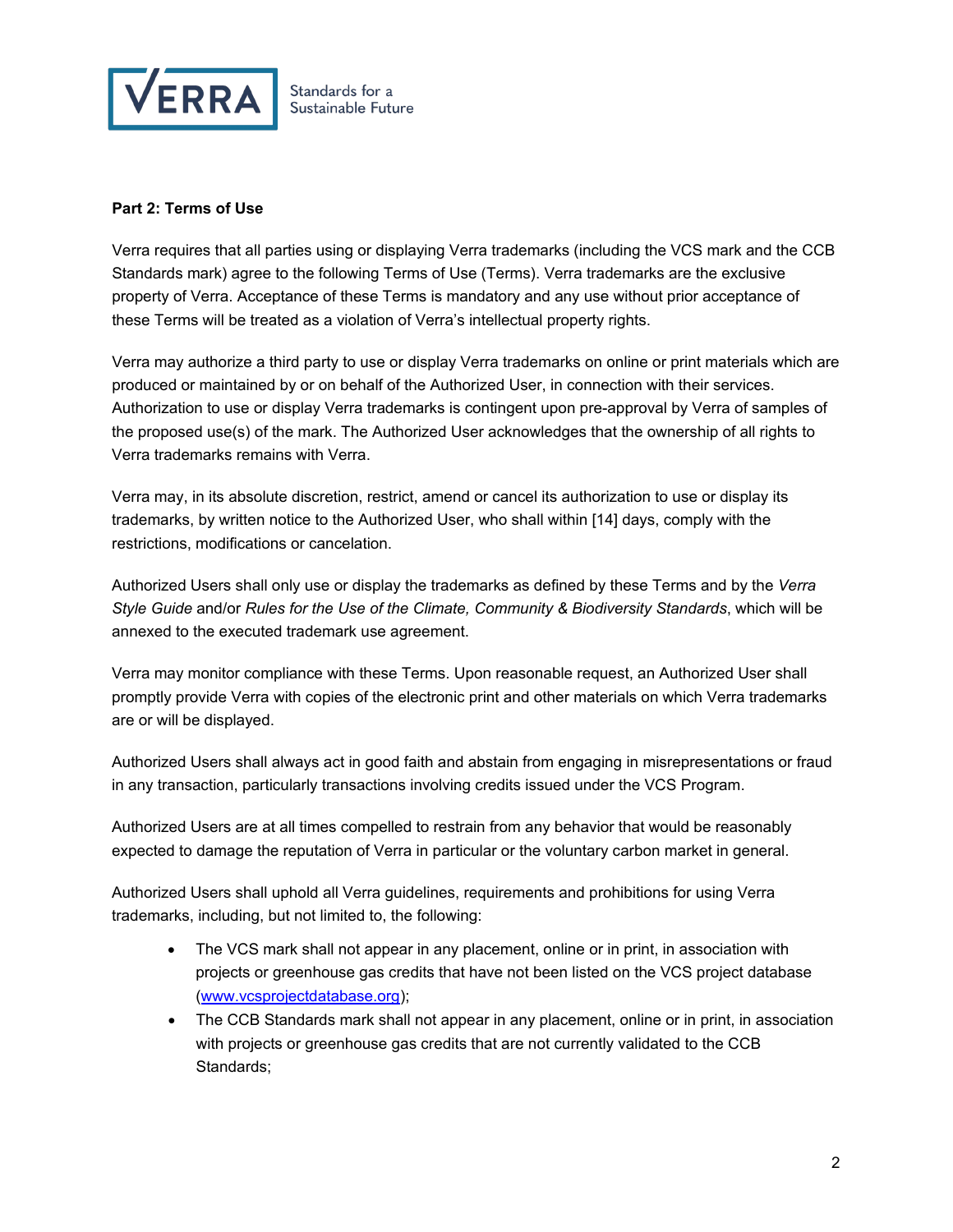

- The marks shall not appear in any placement, online or in print, which would be reasonably expected to be construed to imply that Verra endorses or approves any activity, product or organization that it has not explicitly endorsed or approved;
- The marks shall not be used in association with or in proximity to any false or misleading marketing claims about the future monetary value of VCUs or carbon credits or markets more broadly;
- The VCS mark shall not be used on or in proximity to any certificate or online database in such a way that would be reasonably expected to be construed to imply that such certificate is a VCU or that ownership of a VCU can be legally represented or transferred by any certificate or database other than through an account at an authorized Verra registry;
- When used online, the marks shall not appear on the home page or in the header, footer or menu bar of the user's website;
- When used online, the marks shall include a hyperlink to the Verra website [\(www.verra.org\)](http://www.verra.org/) embedded in the image.
- When used in print, the marks shall be accompanied by the URL of the Verra website [\(www.verra.org\)](http://www.verra.org/) and with either or both of the following disclaimers, depending in the mark used, on the same page and in a font size of 9pt or greater.
	- o When using the VCS mark: "VCS is a certification standard for carbon projects and credits. VCS does not oversee retail markets nor does it certify or endorse any retailer or broker of VCUs."
	- o When using the CCB Standards mark: "The CCB Standards are a multiple-benefit standard designed with the objective of stimulating and promoting land management activities that credibly mitigate global climate change, improve the wellbeing and reduce the poverty of local communities, and conserve biodiversity. The CCB Standards alone do not lead to the delivery of greenhouse gas (GHG) credits. VCS does not oversee retail markets nor does it certify or endorse any retailer or broker of VCUs including VCUs that have been labeled as validated and verified under the CCB Standards."
	- o When using both marks, both disclaimers shall be used.

Any use or display not expressly covered in these Terms is not authorized.